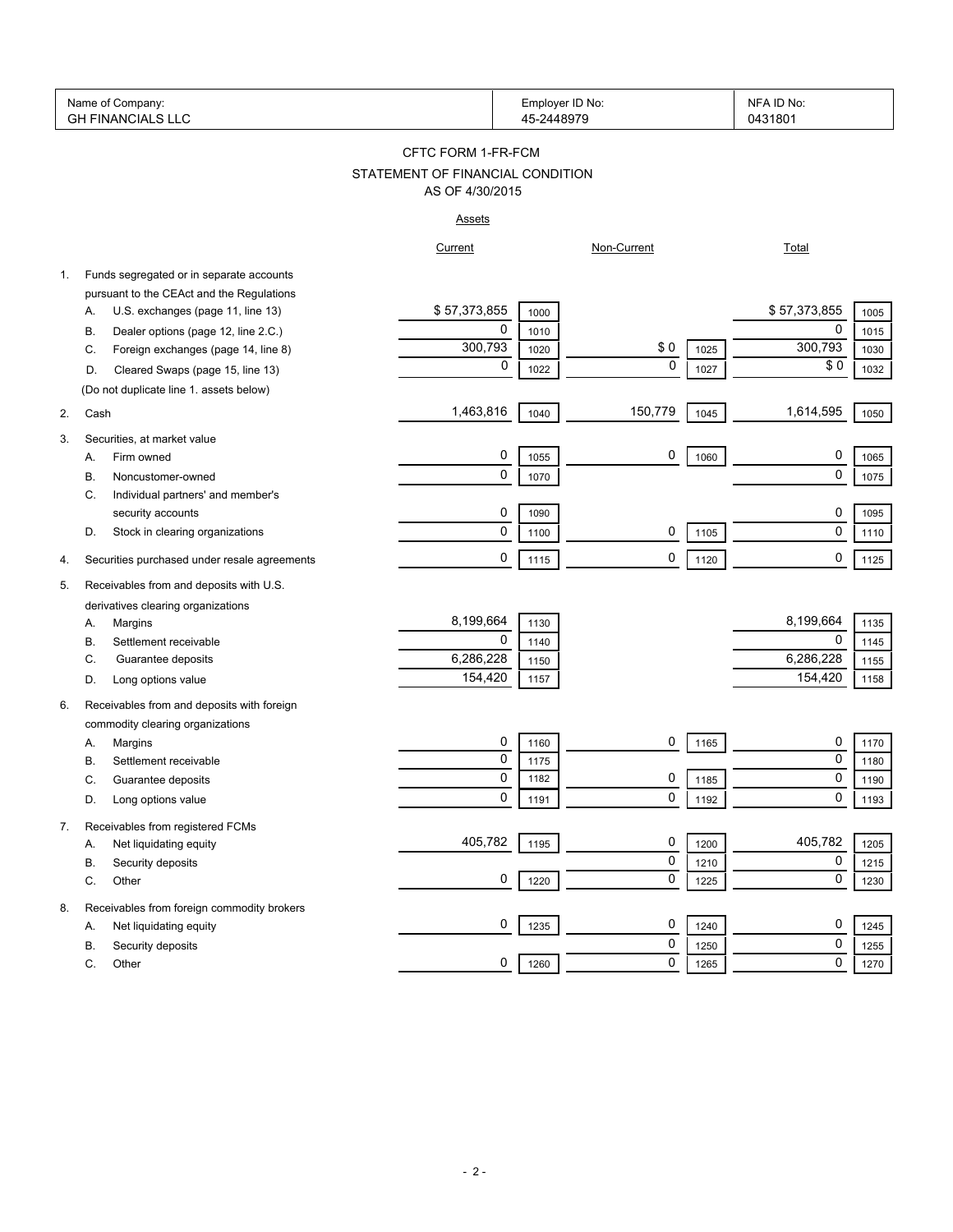| 9.  | Receivables from traders on U.S.                           |              |      |           |      |              |      |
|-----|------------------------------------------------------------|--------------|------|-----------|------|--------------|------|
|     | commodity exchanges<br>Customer debit and deficit accounts | 0            | 1275 | 0         | 1280 | 0            | 1285 |
|     | Α.<br>Noncustomer and proprietary accounts<br>В.           | $\mathbf 0$  | 1290 | 0         | 1295 | $\mathbf 0$  | 1300 |
|     | Other<br>C.                                                | $\mathbf 0$  | 1305 | 0         | 1310 | $\mathbf 0$  | 1315 |
|     | Allowance for doubtful accounts<br>D.                      |              |      | 0         | 1320 | $\mathbf 0$  | 1325 |
|     |                                                            |              |      |           |      |              |      |
| 10. | Receivables from traders on foreign                        |              |      |           |      |              |      |
|     | boards of trade                                            |              |      |           |      |              |      |
|     | Customer debit and deficit accounts<br>Α.                  | 0            | 1330 | 0         | 1335 | 0            | 1340 |
|     | Noncustomer and proprietary accounts<br>В.                 | 0            | 1345 | 0         | 1350 | $\mathbf 0$  | 1355 |
|     | Other<br>C.                                                | 0            | 1360 | 0         | 1365 | $\mathbf 0$  | 1370 |
|     | Allowance for doubtful accounts<br>D.                      |              |      | 0         | 1375 | $\mathbf 0$  | 1380 |
| 11. | Inventories of cash commodities, raw materials,            |              |      |           |      |              |      |
|     | work in progress and finished goods                        |              |      |           |      |              |      |
|     | Covered<br>Α.                                              | 0            | 1385 | 0         | 1390 | 0            | 1395 |
|     | В.<br>Not covered                                          | 0            | 1400 | 0         | 1405 | $\mathbf 0$  | 1410 |
|     |                                                            |              |      |           |      |              |      |
| 12. | Secured demand notes                                       |              |      |           |      |              |      |
|     | (Value of collateral \$0 [1415]                            |              |      |           |      |              |      |
|     | Safety factor \$0 [1420])                                  | 0            | 1425 | 0         | 1430 | 0            | 1435 |
| 13. | Other receivables and advances                             |              |      |           |      |              |      |
|     | Merchandising accounts receivable<br>А.                    | 0            | 1440 | 0         | 1445 | 0            | 1450 |
|     | Notes receivable<br>В.                                     | $\mathbf 0$  | 1455 | 0         | 1460 | $\mathbf 0$  | 1465 |
|     | Commissions and brokerage receivable<br>C.                 | 10,082       | 1470 | 0         | 1475 | 10,082       | 1480 |
|     | Receivables from employees and<br>D.                       |              |      |           |      |              |      |
|     | associated persons                                         | 0            | 1485 | 0         | 1490 | 0            | 1495 |
|     | Advances on cash commodities<br>Е.                         | $\mathbf 0$  | 1500 | 0         | 1505 | $\mathbf 0$  | 1510 |
|     | Dividends and interest<br>F.                               | $\mathbf 0$  | 1515 | 0         | 1520 | $\mathbf 0$  | 1525 |
|     | Taxes receivable<br>G.                                     | $\mathbf 0$  | 1530 | 0         | 1535 | $\mathbf 0$  | 1540 |
|     | Receivables from subsidiaries and affiliates<br>Н.         | $\mathbf 0$  | 1545 | 0         | 1550 | $\mathbf 0$  | 1555 |
|     | Other (Itemize on a separate page)                         | $\mathbf 0$  | 1560 | 0         | 1565 | $\mathbf 0$  | 1570 |
|     | Allowance for doubtful accounts<br>J.                      |              |      | 0         | 1575 | $\mathbf 0$  | 1580 |
|     |                                                            |              |      |           |      |              |      |
| 14. | Unrealized gains on forward contracts                      | 0            |      | 0         |      | 0            |      |
|     | and commitments                                            |              | 1585 |           | 1590 |              | 1595 |
| 15. | Exchange memberships, at cost                              |              |      |           |      |              |      |
|     | (Market value \$709,964 [1600])                            |              |      | 389,325   | 1605 | 389,325      | 1610 |
| 16. | Investments in subsidiaries                                | 0            | 1612 | 0         | 1615 | 0            | 1620 |
|     |                                                            |              |      |           |      |              |      |
| 17. | Plant, property, equipment and capitalized leases          |              |      |           |      |              |      |
|     | (cost net of accumulated depreciation                      |              |      |           |      |              |      |
|     | and amortization of \$0 [1625])                            | 0            | 1630 | 119,879   | 1635 | 119,879      | 1640 |
| 18. | Prepaid expenses and deferred charges                      |              |      | 31,080    | 1645 | 31,080       | 1650 |
| 19. | Other assets (itemize on separate page)<br>Α.              | 0            | 1655 | 0         | 1660 | 0            | 1665 |
|     | Retail Forex Aggregate Assets<br>В.                        | $\mathbf 0$  |      | 0         |      | 0            |      |
|     |                                                            |              | 1657 |           | 1662 |              | 1667 |
| 20. | <b>Total Assets</b>                                        | \$74,194,640 | 1670 | \$691,063 | 1675 | \$74,885,703 | 1680 |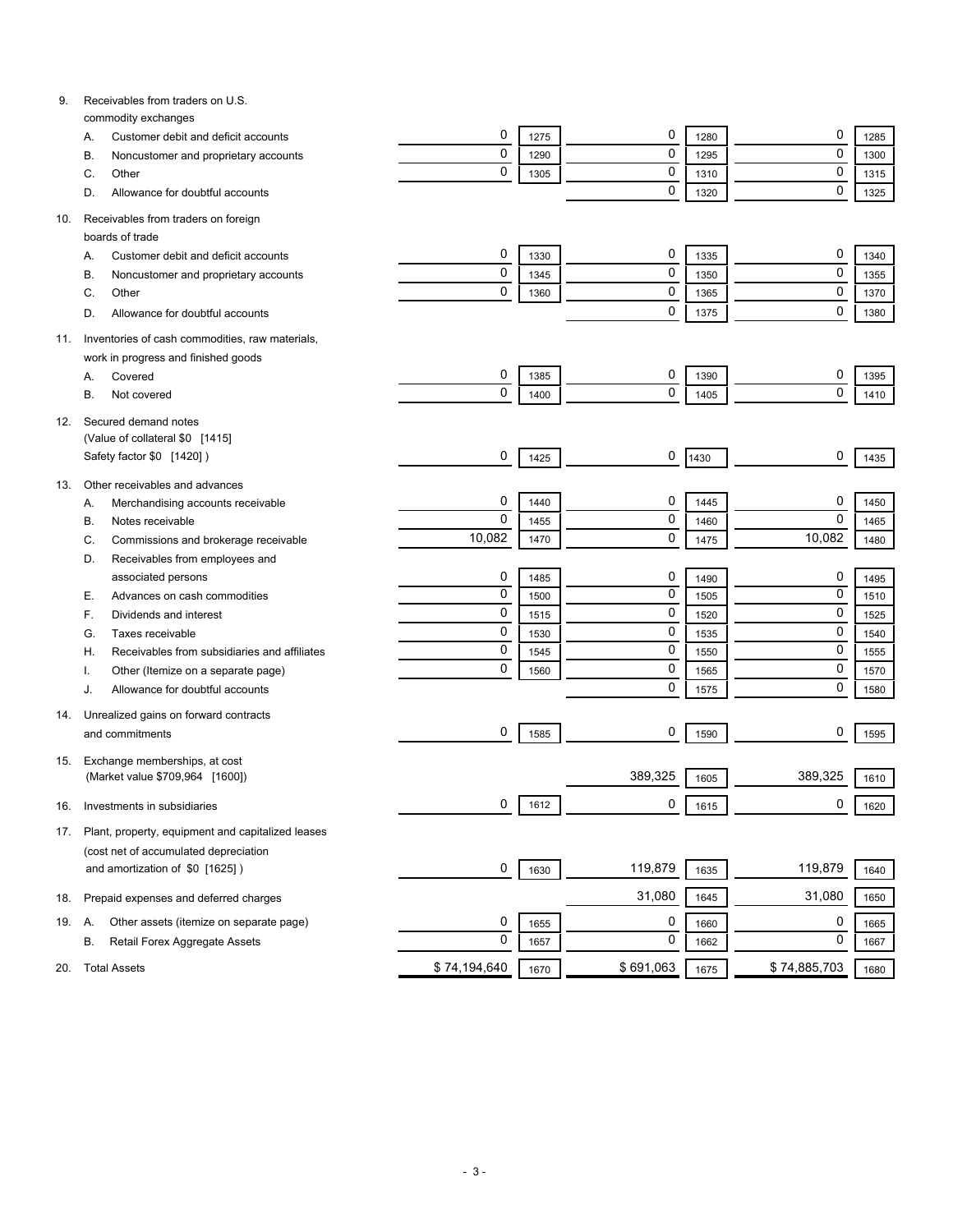| Name of Company:         | Employer ID No: | NFA ID No: |
|--------------------------|-----------------|------------|
| <b>GH FINANCIALS LLC</b> | 45-2448979      | 0431801    |

#### CFTC FORM 1-FR-FCM

# STATEMENT OF FINANCIAL CONDITION

AS OF 4/30/2015

### Liabilities & Ownership Equity

### **Liabilities**

| 21. |    | Payables to banks                                                                              |             |      |
|-----|----|------------------------------------------------------------------------------------------------|-------------|------|
|     | А. | Secured loans                                                                                  | \$0         | 2000 |
|     | В. | Unsecured loans                                                                                | 0           | 2010 |
|     | C. | Overdrafts                                                                                     | 0           | 2020 |
| 22. |    | Equities in commodity accounts                                                                 |             |      |
|     | А. | Customers trading on U.S. commodity exchanges                                                  | 46,183,005  | 2030 |
|     | В. | Customers trading on foreign exchanges                                                         | 1,289       | 2040 |
|     | C. | Customers' dealer options accounts                                                             | $\mathbf 0$ | 2050 |
|     | D. | Noncustomers' accounts                                                                         | 6,810,812   | 2060 |
|     | Е. | General partners' and member's trading accounts (not included in capital)                      | 0           | 2070 |
|     | F. | Customers trading cleared swaps                                                                | 0           | 2072 |
| 23. |    | Payable to U.S. commodity clearing organizations                                               | 511,561     | 2080 |
|     |    | Including short option value of \$86,256 [2075]                                                |             |      |
|     |    |                                                                                                |             |      |
| 24. |    | Payable to foreign commodity clearing organizations                                            | 0           | 2090 |
|     |    | Including short option value of \$0 [2085]                                                     |             |      |
| 25. |    | Payable to registered futures commission merchants                                             | 0           | 2100 |
|     |    |                                                                                                |             |      |
| 26. |    | Payable to foreign commodity brokers                                                           | 0           | 2110 |
| 27. |    | Accounts payable, accrued expenses and other payables                                          |             |      |
|     | Α. | Accounts payable and accrued expenses                                                          | 3,689,653   | 2120 |
|     | В. | Salaries, wages, commissions and bonuses payable                                               | 0           | 2130 |
|     | C. | Taxes payable                                                                                  | 102,444     | 2140 |
|     | D. | Deferred income taxes                                                                          | 0           | 2150 |
|     | Е. | Security deposits held                                                                         | 0           | 2160 |
|     | F. | Advances against commodities                                                                   | 0           | 2170 |
|     | G. | Unrealized losses on forward contracts and commitments                                         | $\mathbf 0$ | 2180 |
|     | H  | Due to subsidiaries and affiliates                                                             | 1,254,419   | 2190 |
|     | т. | Notes, mortgages and other payables due within twelve months                                   | 0           | 2200 |
|     | J. | Obligation to Retail FX Customers                                                              | 0           | 2205 |
|     | Κ. | Other (itemize on a separate page)                                                             | 0           | 2210 |
| 28. |    | Notes, mortgages and other payables not due within twelve months of the date of this statement |             |      |
|     | А. | Unsecured                                                                                      | 0           | 2220 |
|     | Β. | Secured                                                                                        | 0           | 2230 |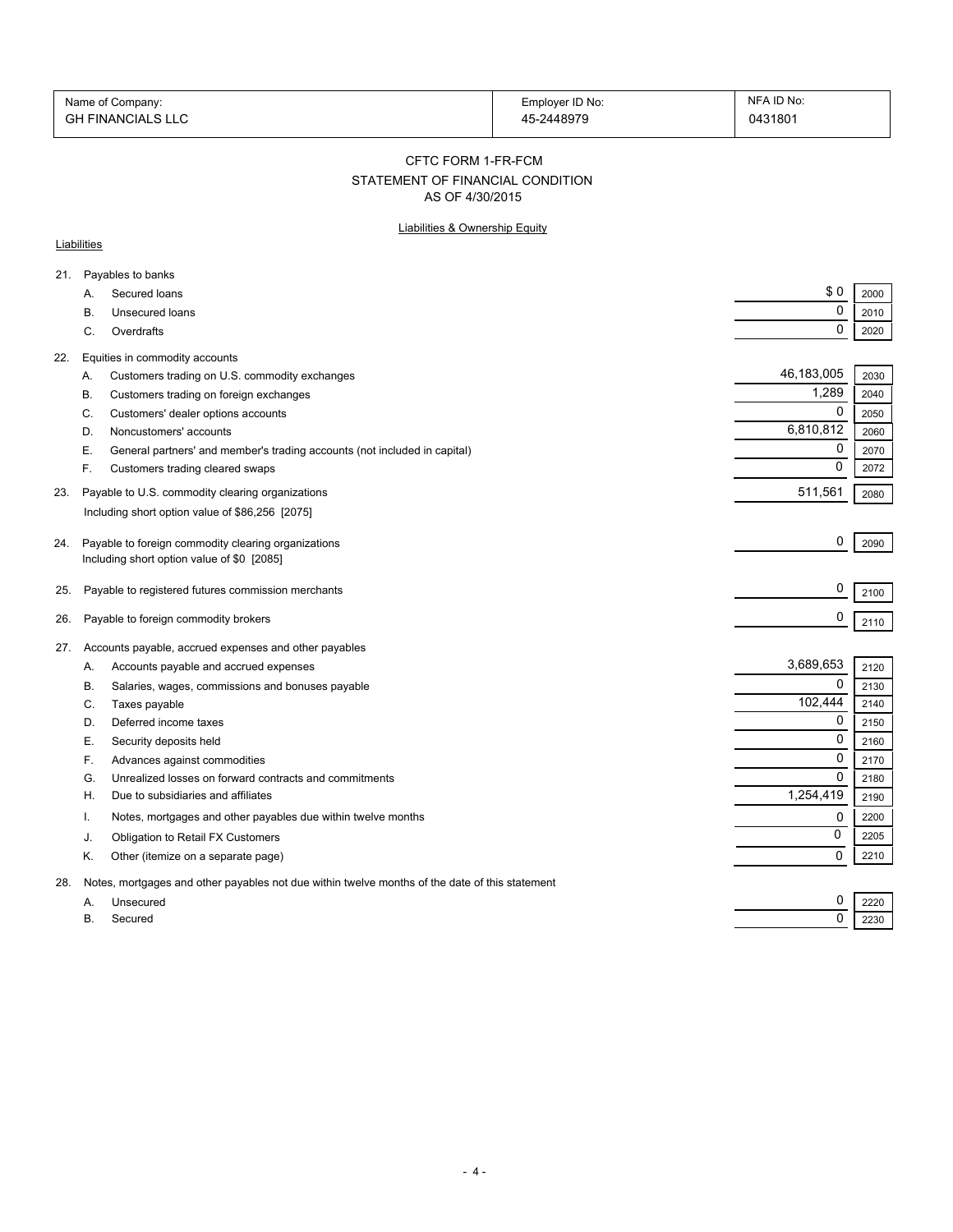| 29. | Securities sold under agreements to repurchase              |              | 2240 |  |
|-----|-------------------------------------------------------------|--------------|------|--|
| 30. | Securities sold not yet purchased, at market value          |              | 2250 |  |
| 31  | Liabilities subordinated to claims of general creditors     |              |      |  |
|     | Subject to a satisfactory subordination agreement<br>А.     | 8.000.000    | 2260 |  |
|     | Not subject to a satisfactory subordination agreement<br>В. |              | 2270 |  |
| 32. | Total liabilities                                           | \$66,553,183 | 2280 |  |

### Ownership Equity

| 33. |    | Sole proprietorship                                        | \$0         | 2500 |                     |
|-----|----|------------------------------------------------------------|-------------|------|---------------------|
| 34. |    | Partnership or Limited Liability Company                   |             |      |                     |
|     | Α. | Partnership or LLC contributed and retained capital        | \$8,332,520 | 2510 |                     |
|     | В. | Additional capital per partnership or membership agreement |             |      |                     |
|     |    | (equities in partners' or members' trading accounts, etc.) | 0           | 2515 |                     |
|     | C. | Total                                                      | \$8,332,520 | 2520 |                     |
| 35. |    | Corporation                                                |             |      |                     |
|     | А. | Preferred stock                                            | \$0         | 2530 |                     |
|     | В. | Common stock                                               | 0           | 2535 |                     |
|     | C. | Additional paid in capital                                 | 0           | 2540 |                     |
|     | D. | Retained earnings                                          | 0           | 2545 |                     |
|     | Е. | Subtotal                                                   | \$0         | 2550 |                     |
|     | F. | Less: capital stock in treasury                            | 0           | 2555 |                     |
|     | G. | Total                                                      | \$0         | 2560 |                     |
| 36. |    | Total ownership equity (line 33, 34.C. or 35.G)            |             |      | \$8,332,520<br>2570 |

37. Total liabilities and ownership equity (add lines 32 and 36) \$ 74,885,703 2580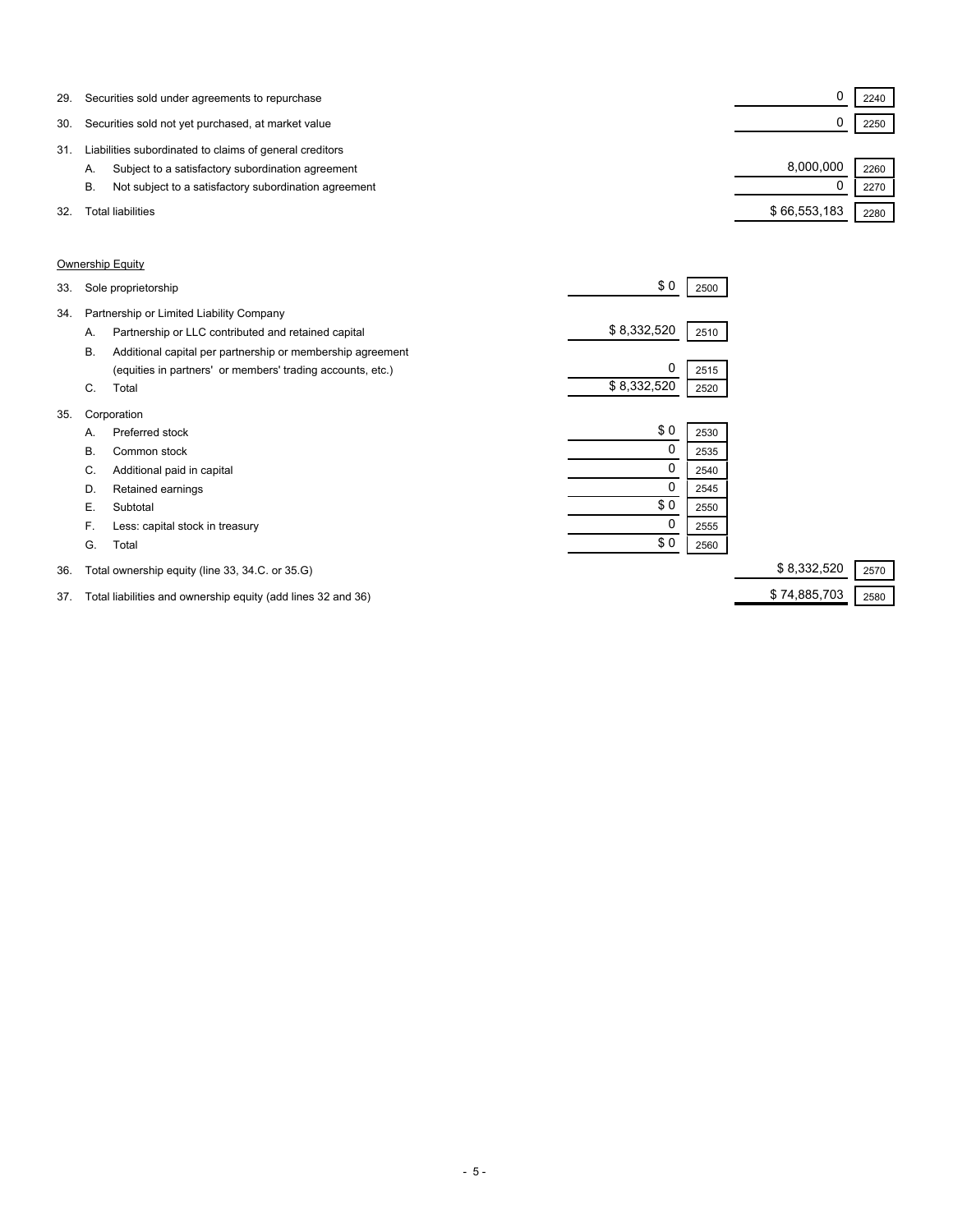| Name<br>∶ompanv:               | Emplover ID No: | D No:<br>N⊩ |
|--------------------------------|-----------------|-------------|
| $\cap$<br>-INANCIALS LLC<br>סט | 10070           | 043180      |

## CFTC FORM 1-FR-FCM STATEMENT OF SEGREGATION REQUIREMENTS AND FUNDS IN SEGREGATION

FOR CUSTOMERS TRADING ON U.S. COMMODITY EXCHANGES

AS OF 4/30/2015

|     | SEGREGATION REQUIREMENTS (Section 4d(2) of the CEAct)                                                                                                                                                                                                                       |                          |                         |                      |
|-----|-----------------------------------------------------------------------------------------------------------------------------------------------------------------------------------------------------------------------------------------------------------------------------|--------------------------|-------------------------|----------------------|
| 1.  | Net ledger balance<br>Cash<br>А.<br>В.<br>Securities (at market)                                                                                                                                                                                                            |                          | \$63,765,150<br>0       | 5000<br>5010         |
| 2.  | Net unrealized profit (loss) in open futures contracts traded on a contract market                                                                                                                                                                                          |                          | (18,524,474)            | 5020                 |
| 3.  | Exchange traded options<br>Market value of open option contracts purchased on a contract market<br>А.<br>Market value of open option contracts granted (sold) on a contract market<br>В.                                                                                    |                          | 1,145,299<br>(202, 970) | 5030<br>5040         |
| 4.  | Net equity (deficit) (add lines 1, 2, and 3)                                                                                                                                                                                                                                |                          | \$46,183,005            | 5050                 |
| 5.  | Accounts liquidating to a deficit and accounts with<br>debit balances - gross amount<br>Less: amount offset by customer owned securities                                                                                                                                    | \$0<br>5060<br>0<br>5070 | 0                       | 5080                 |
| 6.  | Amount required to be segregated (add lines 4 and 5)                                                                                                                                                                                                                        |                          | \$46,183,005            | 5090                 |
| 7.  | <b>FUNDS IN SEGREGATED ACCOUNTS</b><br>Deposited in segregated funds bank accounts                                                                                                                                                                                          |                          |                         |                      |
|     | А.<br>Cash                                                                                                                                                                                                                                                                  |                          | \$13,674,096            | 5100                 |
|     | Securities representing investments of customers' funds (at market)<br>В.<br>C.<br>Securities held for particular customers or option customers in lieu of cash (at market)                                                                                                 |                          | 0<br>0                  | 5110<br>5120         |
| 8.  | Margins on deposit with derivatives clearing organizations of contract markets<br>Cash<br>А.<br>Securities representing investments of customers' funds (at market)<br>В.<br>C.<br>Securities held for particular customers or option customers in lieu of cash (at market) |                          | 43,247,094<br>0<br>0    | 5130<br>5140<br>5150 |
| 9.  | Net settlement from (to) derivatives clearing organizations of contract markets                                                                                                                                                                                             |                          | (739, 664)              | 5160                 |
| 10. | Exchange traded options<br>Value of open long option contracts<br>А.<br>Value of open short option contracts<br>В.                                                                                                                                                          |                          | 1,009,779<br>(67, 450)  | 5170<br>5180         |
| 11. | Net equities with other FCMs<br>Net liquidating equity<br>А.<br>Securities representing investments of customers' funds (at market)<br>В.<br>C.<br>Securities held for particular customers or option customers in lieu of cash (at market)                                 |                          | 250,000<br>0<br>0       | 5190<br>5200<br>5210 |
| 12. | Segregated funds on hand (describe:                                                                                                                                                                                                                                         |                          | 0                       | 5215                 |
| 13. | Total amount in segregation (add lines 7 through 12)                                                                                                                                                                                                                        |                          | \$57,373,855            | 5220                 |
| 14. | Excess (deficiency) funds in segregation (subtract line 6 from line 13)                                                                                                                                                                                                     |                          | \$11,190,850            | 5230                 |
| 15. | Management Target Amount Excess funds in segregation                                                                                                                                                                                                                        |                          | \$2,500,000             | 5240                 |
| 16. | Excess (deficiency) funds in segregation over (under) Management Target Amount Excess                                                                                                                                                                                       |                          | \$8,690,850             | 5250                 |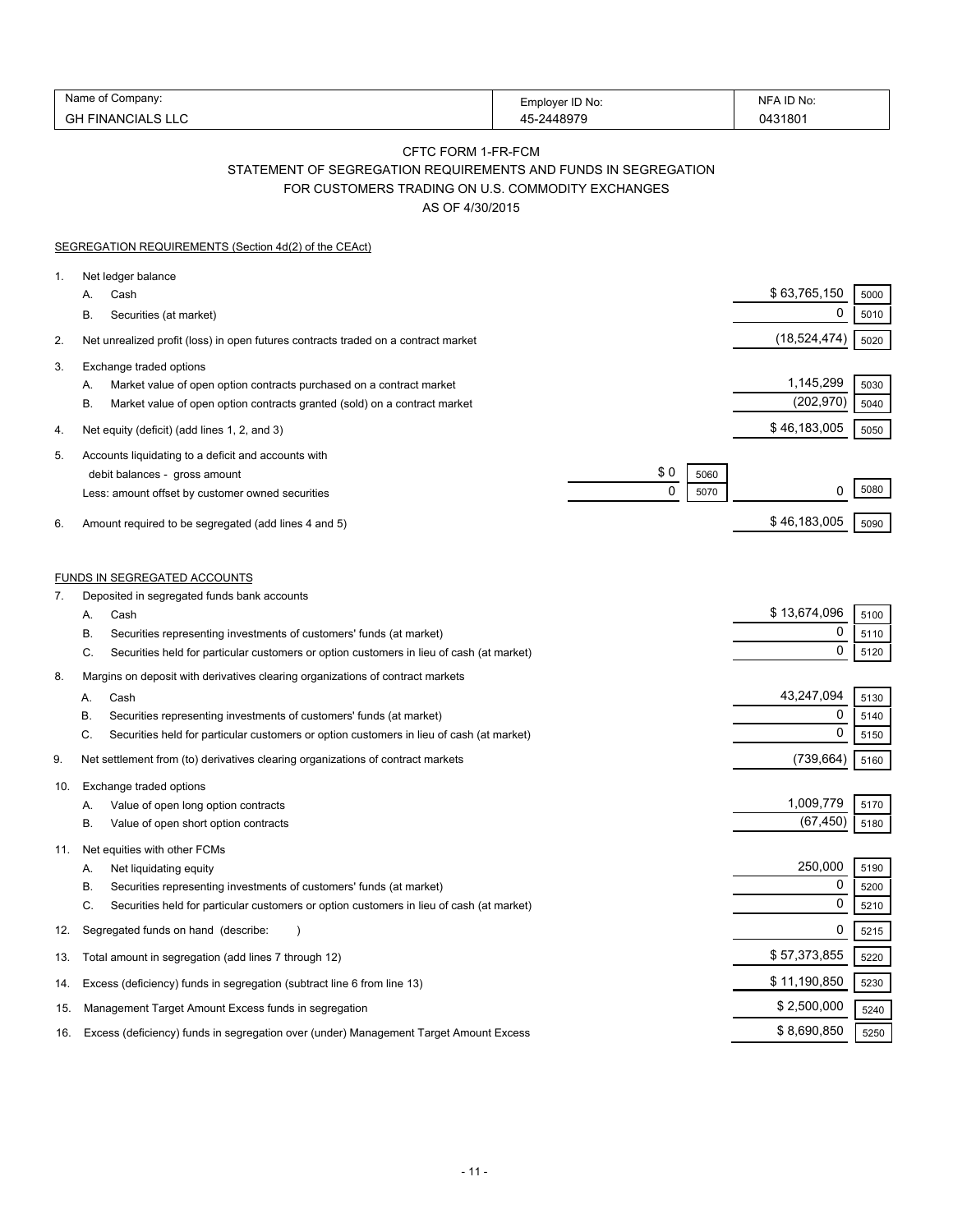| Name of Company:   | Employer ID No: | NFA ID No: |
|--------------------|-----------------|------------|
| 'GH FINANCIALS LLC | -2448979        | 0431801    |

### CFTC FORM 1-FR-FCM STATEMENT OF SEGREGATION REQUIREMENTS AND FUNDS IN SEGREGATION FOR CUSTOMERS' DEALER OPTIONS ACCOUNTS AS OF 4/30/2015

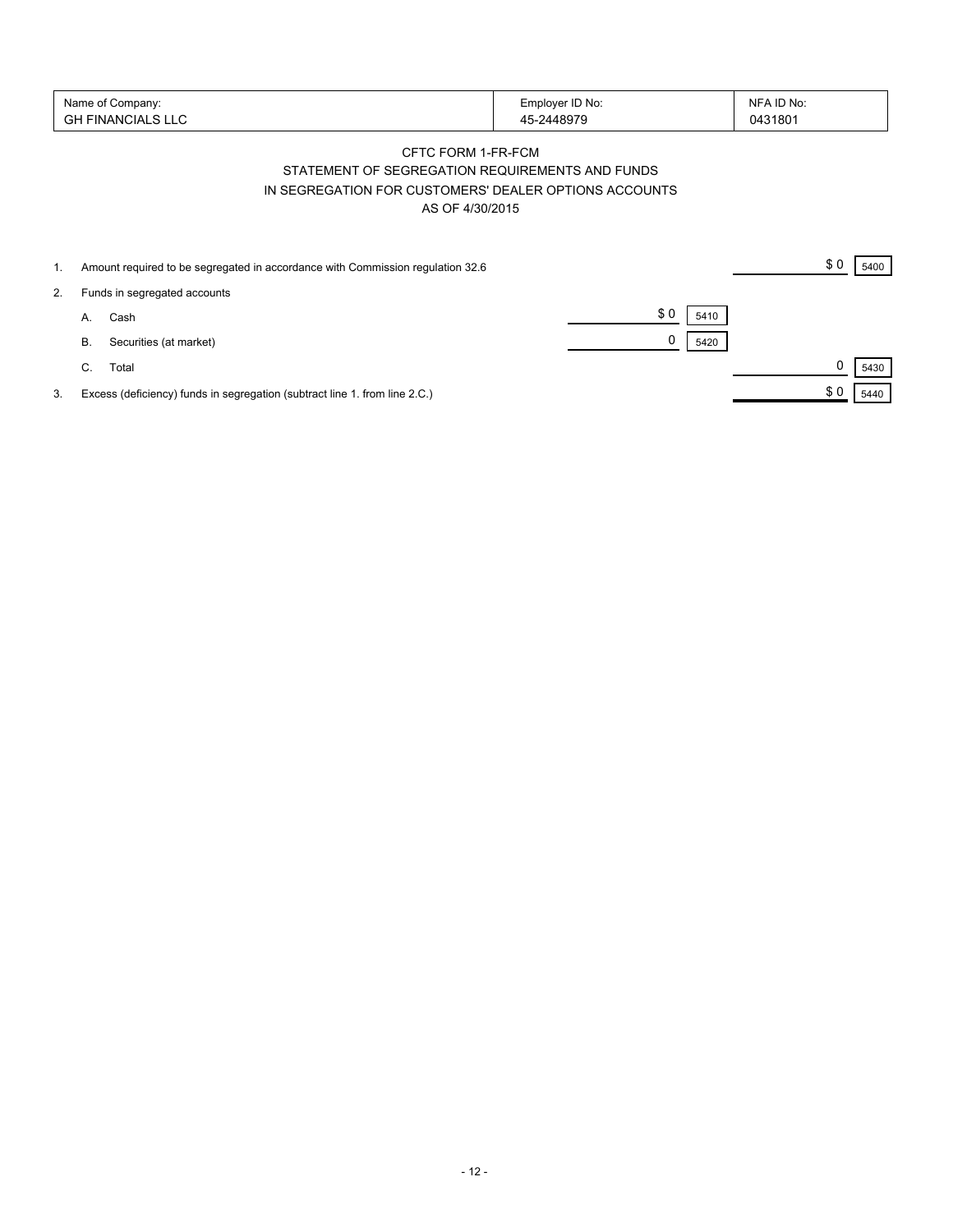|    | Name of Company:                                                                                                              | Employer ID No: | NFA ID No: |      |
|----|-------------------------------------------------------------------------------------------------------------------------------|-----------------|------------|------|
|    | <b>GH FINANCIALS LLC</b>                                                                                                      | 45-2448979      | 0431801    |      |
|    |                                                                                                                               |                 |            |      |
|    | CFTC FORM 1-FR-FCM                                                                                                            |                 |            |      |
|    | STATEMENT OF SECURED AMOUNTS AND FUNDS HELD IN SEPARATE ACCOUNTS                                                              |                 |            |      |
|    | PURSUANT TO COMMISSION REGULATION 30.7                                                                                        |                 |            |      |
|    | AS OF 4/30/2015                                                                                                               |                 |            |      |
|    | FOREIGN FUTURES AND FOREIGN OPTIONS SECURED AMOUNTS                                                                           |                 |            |      |
|    |                                                                                                                               |                 |            |      |
|    | Amount required to be set aside pursuant to law, rule or<br>regulation of a foreign government or a rule of a self-regulatory |                 |            |      |
|    | organization authorized thereunder                                                                                            |                 |            |      |
|    |                                                                                                                               |                 | \$0        | 5605 |
| 1. | Net ledger balance - Foreign Futures and Foreign Option Trading - All Customers                                               |                 |            |      |
|    | Cash<br>А.                                                                                                                    |                 | \$1,290    | 5615 |
|    | В.<br>Securities (at market)                                                                                                  |                 | \$0        | 5617 |
| 2. | Net unrealized profit (loss) in open futures contracts traded on a foreign board of trade                                     |                 | \$0        | 5625 |
| 3. | Exchange traded options                                                                                                       |                 |            |      |
|    | Market value of open option contracts purchased on a foreign board of trade<br>А.                                             |                 | \$0        | 5635 |
|    | В.<br>Market value of open option contracts granted (sold) on a foreign board of trade                                        |                 | \$0        | 5637 |
|    |                                                                                                                               |                 |            |      |
| 4. | Net equity (deficit) (add lines 1, 2, and 3)                                                                                  |                 | \$1,290    | 5645 |
| 5. | Accounts liquidating to a deficit and accounts with                                                                           |                 |            |      |
|    | debit balances - gross amount                                                                                                 | \$0<br>5651     |            |      |
|    | Less: amount offset by customer owned securities                                                                              | \$0<br>5652     | \$0        | 5654 |
| 6. | Amount required to be set aside as the secured amount - Net Liquidating Equity Method (add lines 4 and 5)                     |                 | \$1,290    | 5655 |
| 7. | Greater of amount required to be set aside to a foreign jurisdiction (above) or line 6.                                       |                 | \$1,290    | 5660 |